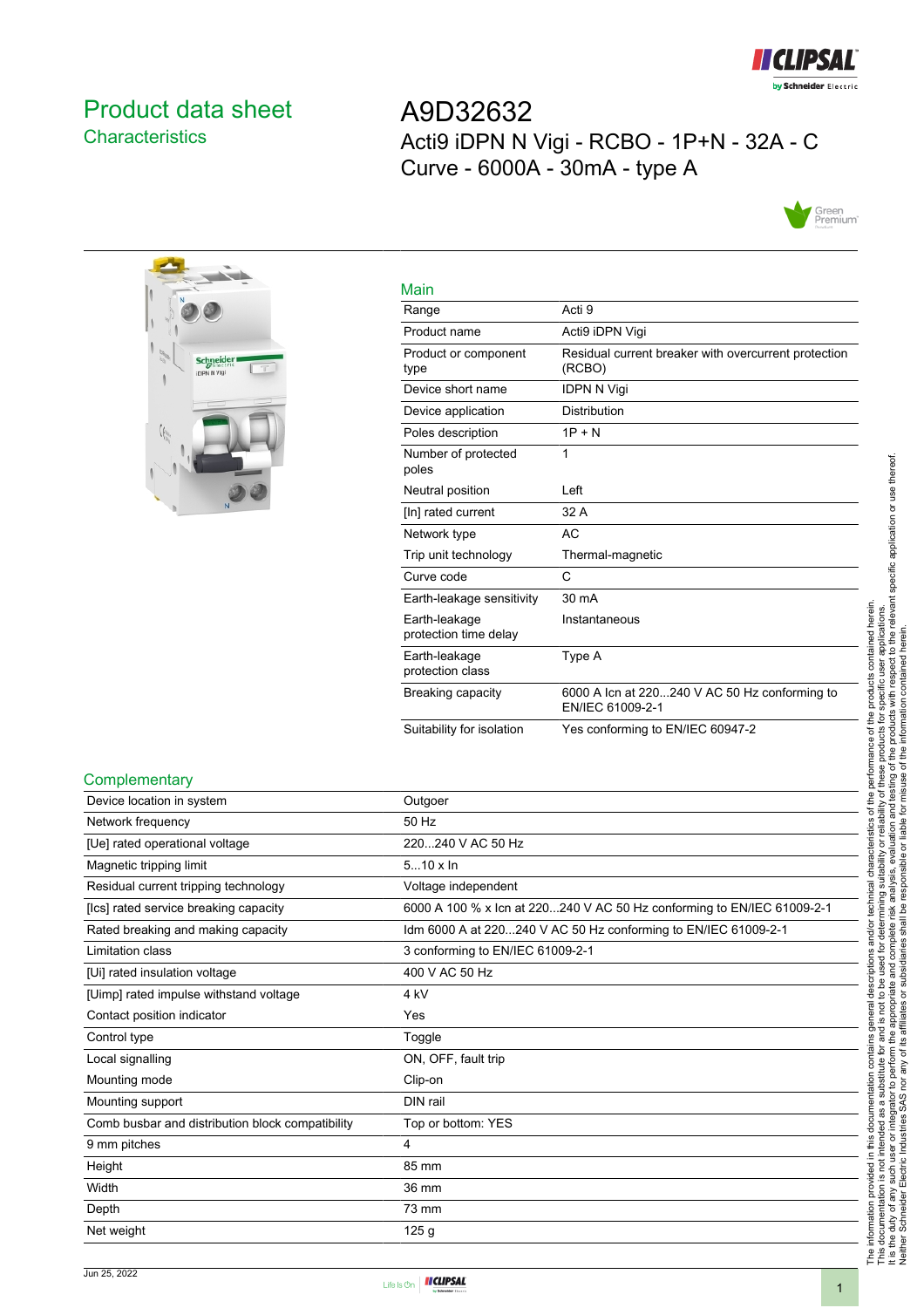| Colour                      | White                                                                                                                                                                                            |
|-----------------------------|--------------------------------------------------------------------------------------------------------------------------------------------------------------------------------------------------|
| Mechanical durability       | 20000 cycles                                                                                                                                                                                     |
| Electrical durability       | 10000 cycles                                                                                                                                                                                     |
| Locking options description | Padlocking device                                                                                                                                                                                |
| Connections - terminals     | Single terminal top or bottom 116 mm <sup>2</sup> rigid<br>Single terminal top or bottom 110 mm <sup>2</sup> flexible<br>Single terminal top or bottom 110 mm <sup>2</sup> flexible with ferrule |
| Wire stripping length       | 15 mm for top or bottom connection                                                                                                                                                               |
| Tightening torque           | 2 N.m top or bottom                                                                                                                                                                              |
| Earth-leakage protection    | Integrated                                                                                                                                                                                       |

#### Environment

| Standards                             | EN/IEC 61009-2-1                                                                 |
|---------------------------------------|----------------------------------------------------------------------------------|
| <b>Product certifications</b>         | <b>VDE</b><br><b>KEMA</b><br><b>RCM</b>                                          |
| IP degree of protection               | IP20 conforming to IEC 60529<br>IP40 (modular enclosure) conforming to IEC 60529 |
| Pollution degree                      | 3                                                                                |
| Overvoltage category                  | III conforming to IEC 60364                                                      |
| Electromagnetic compatibility         | 8/20 us impulse withstand, 250 A conforming to EN/IEC 61009-2-1                  |
| Tropicalisation                       | 2 conforming to IEC 60068-1                                                      |
| Relative humidity                     | 95 % at 55 °C                                                                    |
| Ambient air temperature for operation | $-2560 °C$                                                                       |
| Ambient air temperature for storage   | $-4085 °C$                                                                       |

### Packing Units

| Unit Type of Package 1       | <b>PCE</b>       |
|------------------------------|------------------|
| Number of Units in Package 1 | 1                |
| Package 1 Weight             | 226.0 g          |
| Package 1 Height             | 8 cm             |
| Package 1 width              | 4 cm             |
| Package 1 Length             | $10 \text{ cm}$  |
| Unit Type of Package 2       | S <sub>0</sub> 3 |
| Number of Units in Package 2 | 54               |
| Package 2 Weight             | 13.217 kg        |
| Package 2 Height             | 30 cm            |
| Package 2 width              | 30 cm            |
| Package 2 Length             | 40 cm            |
| Unit Type of Package 3       | BB1              |
| Number of Units in Package 3 | 6                |
| Package 3 Weight             | 1.4 kg           |
| Package 3 Height             | 9 cm             |
| Package 3 width              | $11 \text{ cm}$  |
| Package 3 Length             | 25.5 cm          |

## Offer Sustainability

| Sustainable offer status        | Green Premium product                  |
|---------------------------------|----------------------------------------|
| <b>REACh Regulation</b>         | <b>REACh Declaration</b>               |
| <b>EU RoHS Directive</b>        | Compliant <b>E</b> EU RoHS Declaration |
| Mercury free                    | Yes                                    |
| RoHS exemption information      | <b>E</b> Yes                           |
| China RoHS Regulation           | China RoHS Declaration                 |
| <b>Environmental Disclosure</b> | Product Environmental Profile          |